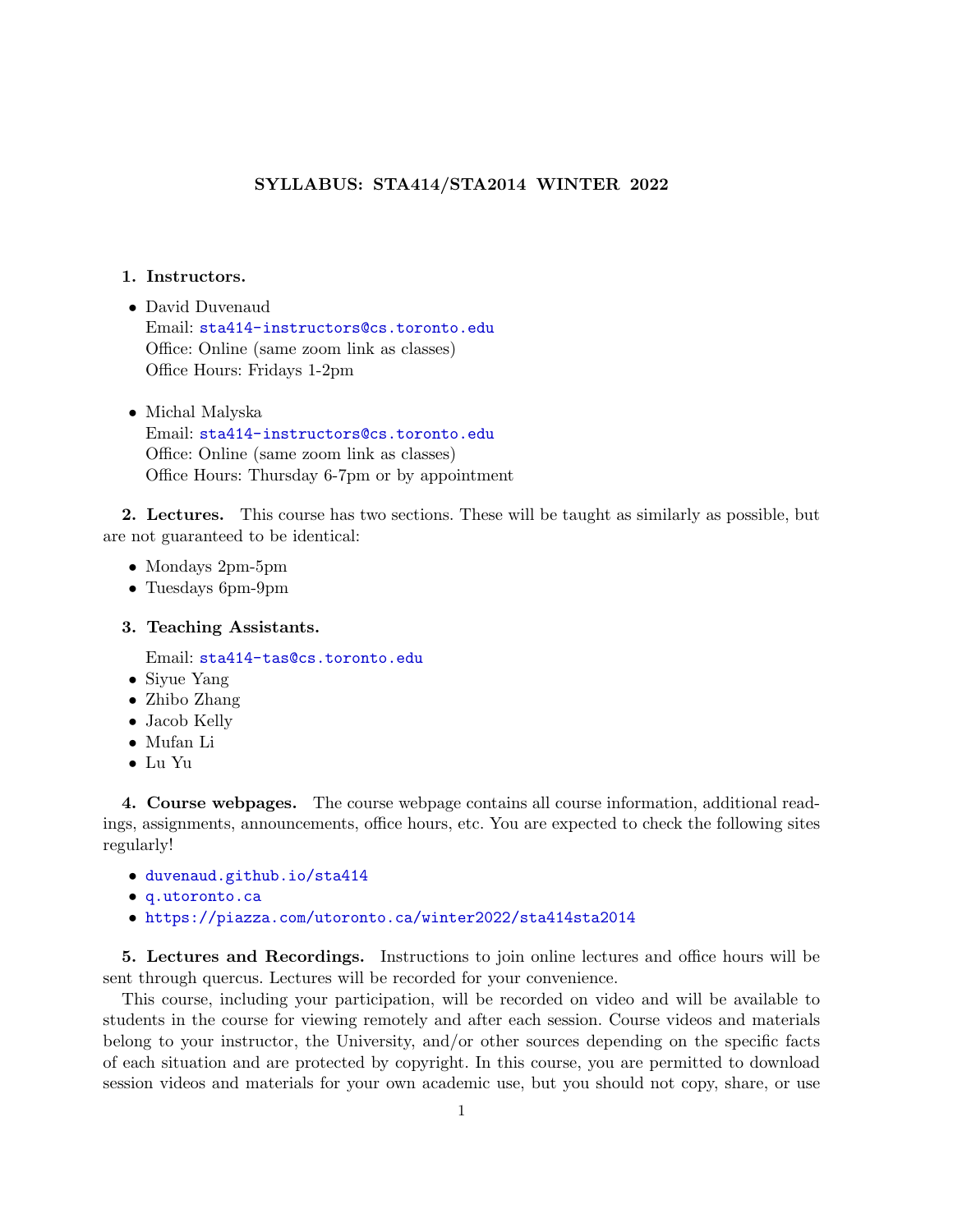them for any other purpose without the explicit permission of the instructor. For questions about the recording and use of videos in which you appear, please contact your instructor.

# 6. Course Evaluation.

- 4 assignments:  $50\%$  (weighted equally)
- Midterm exam: 20%
- Final exam:  $30\%$

7. Course Outline. This course covers several commonly used machine learning algorithms and related methods. Topics may include:

- 1. Introduction
- 2. Probabilistic Models
- 3. Decision theory
- 4. Directed Graphical Models
- 5. Markov Random Fields
- 6. Exact inference
- 7. Message passing
- 8. Sampling & MCMC
- 9. Hidden Markov Models
- 10. Variational inference
- 11. EM algorithm
- 12. Bayesian regression
- 13. Probabilistic PCA
- 14. Kernel methods
- 15. Gaussian processes
- 16. Variational Autoencoders

8. Textbooks. There is no required course textbook. The following materials can be helpful.

- Christopher M. Bishop (2006). Pattern Recognition and Machine Learning
- Kevin Murphy (2012). Machine Learning: A Probabilistic Perspective
- Trevor Hastie, Robert Tibshirani, Jerome Friedman (2009). The Elements of Statistical Learning
- David MacKay (2003). Information Theory, Inference, and Learning Algorithms

9. Assignments. There will be 4 assignments in this course. The assignments will be released on the course webpage. Submission instructions will be provided with each assignment.

9.1. Collaboration policy on the assignments. Assignments must be your own individual work. After attempting the problems on an individual basis, you may discuss and work together on the homework assignments with up to two classmates. However, you must write your own code and write up your own solutions individually and explicitly name any collaborators at the top of the homework.